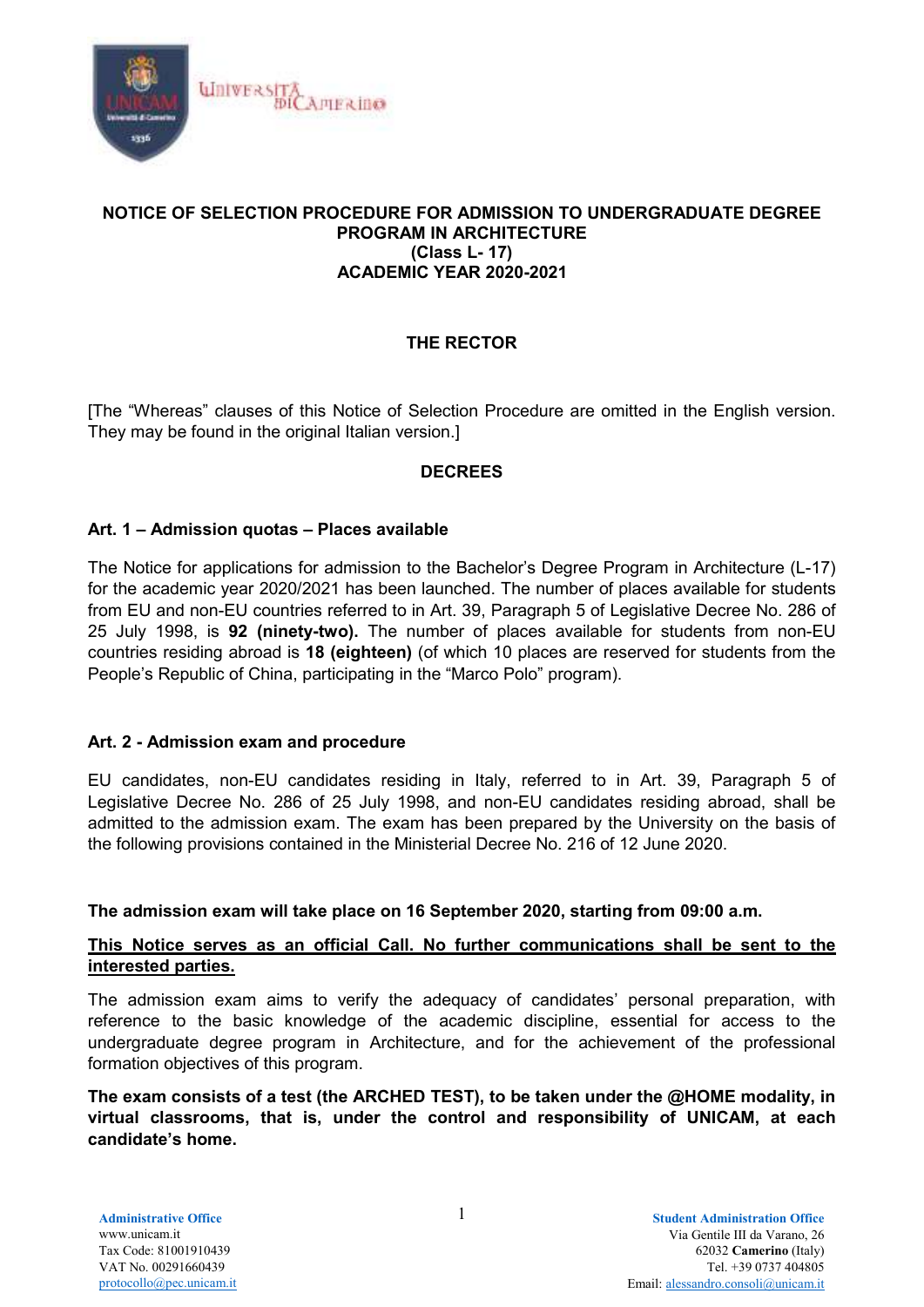

The test involves a set of forty (40) questions, each with five answer options, among which the candidate must identify only one, discarding the wrong, arbitrary or less probable conclusions, on the following topics:

- general culture and logical reasoning;
- history;
- drawing and representation;
- physics and mathematics.

Based on the programs referred to in Annex A of the aforementioned Ministerial Decree (https://www.miur.gov.it/web/guest/-/decreto-ministeriale-n-216-del-12-giugno-2020-modalita-e-icontenuti-delle-prove-di-ammissione-al-corso-di-laurea-e-laurea-mag-a-ciclo-unico-finalizza),

the questions shall be set as follows:

- eight (8) general knowledge questions
- six (6) logical reasoning questions
- twelve (12) history questions
- six (6) drawing and representation questions
- eight (8) physics and mathematics questions

Time allowed for the completion of the test is seventy (70) minutes.

In the assessment of the admission exam, a maximum of sixty (60) points are awarded, taking into account the following criteria:

- 1.5 points for each correct answer
- minus 0.4 (- 0.4) points for each wrong answer
- 0 points for each omitted answer

## Note: Candidates who have not answered any questions shall not be included in the ranking.

In the event of a tie, the score obtained by the candidate for answering, respectively, the questions relating to general knowledge and logical reasoning, history, drawing and representation, physics and mathematics shall prevail.

In the event of a further tie, the younger candidate shall prevail. The ranking of applicants for admission to the Bachelor's Degree Program in Architecture shall be made up of candidates in the descending order, based on the score obtained in the test.

A number of candidates not exceeding the number of places available for admission, indicated in the Notice shall be admitted to the aforementioned degree program.

On the basis of the score obtained in the exam, calculated according to the aforementioned criteria, the University shall draw up two separate ranking lists, one for candidates from EU and non-EU countries referred to in Art. 39, Paragraph 5, Legislative Decree No. 286 of 5 July 1998, and the other, reserved for candidates from non-EU countries residing abroad.

The ranking list reserved for candidates from non-EU countries residing abroad shall be decided on by the University, according to the criteria previously defined, within the limit of the quota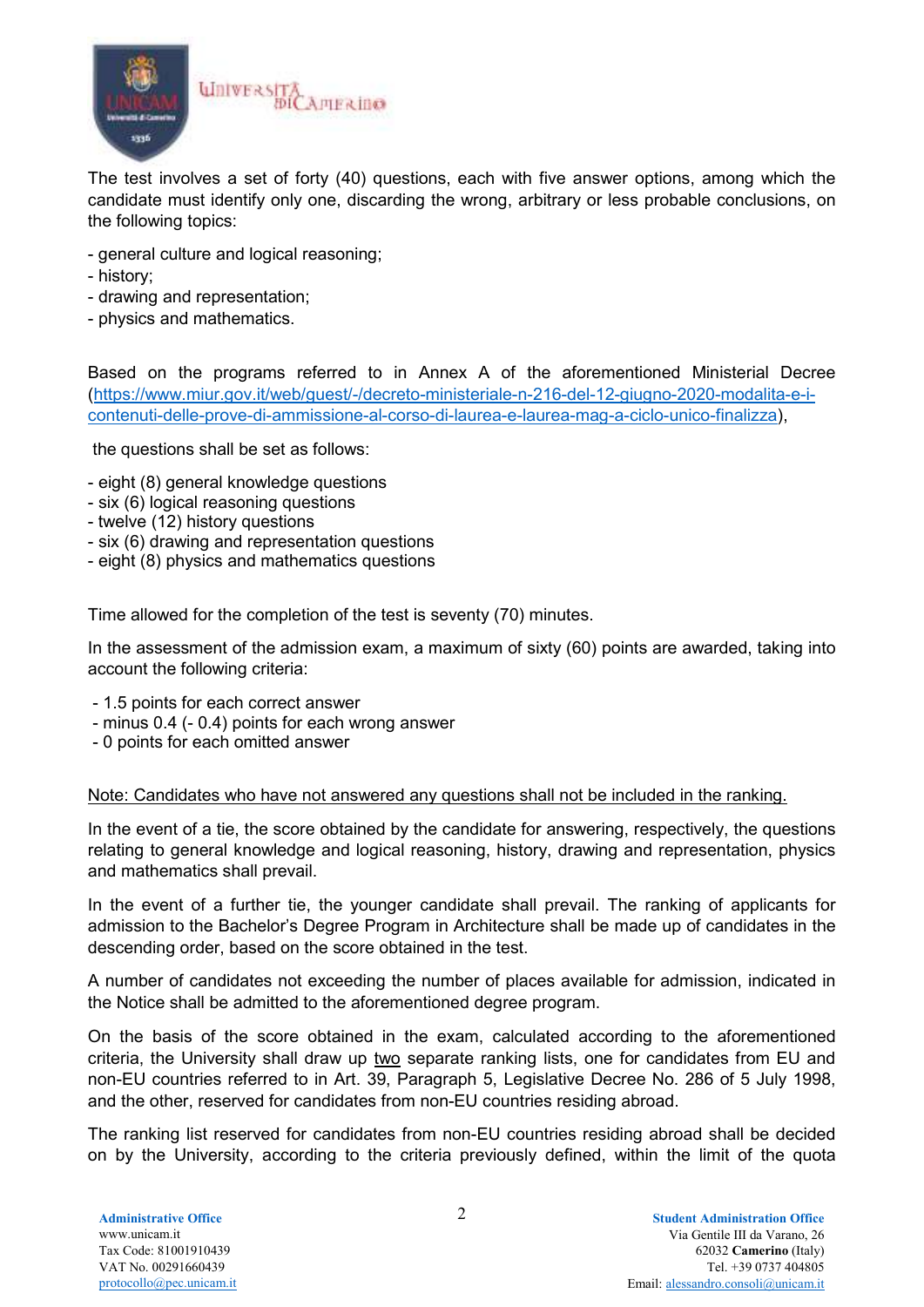

reserved for such candidates, and according to provisional admission determined by the University.

Any available places not filled within the ranking list reserved for candidates from non-EU countries residing abroad, shall be included, with regard to the same Degree Course, in the number of places reserved for students from EU and non-EU countries referred to in Art. 39, Paragraph 5, Legislative Decree No. 286 of 5 July 1998, in due time for lowering the threshold on the relative ranking lists, without prejudice, where possible, to any previous re-assignment of available places, made by the University within the same reserved quota to students from non-EU countries residing abroad.

The admission exam does not account for the test proving the knowledge of the Italian language for non-EU students residing abroad; such test must be sustained separately on September 14, 2020 at 12:00 p.m., remotely, by connecting to the virtual classroom of the School of Architecture and Design at https://unicam.webex.com/meet/saadunicam

Any vacancies, if case of the exhaustion of ranking lists, shall be made available, by the University, to candidates who have taken the admission exam for admission to Bachelor's and Master's Degree Programs directly aimed at the training of architects, for the academic year 2020/2021, at other universities and where they were not admitted due to the exhaustion of available places. Requests shall be accepted, following the order of the scores obtained, until exhaustion of available places.

## **The admission exam shall take place taken under the @HOME modality, at each candidate's home, in virtual classrooms, according to the procedures described at the CISIA website on the specific information page www.cisiaonline.it**

The University shall make available 21 (twenty-one) computer stations, at the Sant'Angelo Magno premises, located at Viale della Rimembranza, No. 3 in Ascoli Piceno, for the students who have communicated, during the online registration for the test, having difficulties taking the test at their home. The duly motivated request to take the test at the above mentioned University premises must be received by the University by and no later than 27 August 2020, at the following E-mail address: andrea.orlando@unicam.it, subject to availability of places.

## **Art. 3 - How to register for the admission exam.**

Registration for the **admission exam** must take place **exclusively online** on the CISIA portal at: www.cisiaonline.it

Registration for the exam shall be successful with the completion of two steps:

**1.** To take the ARCHED Test under the @HOME modality, all students must complete the registration on the related, specific page on the CISIA portal at www.cisiaonline.it, read and accept all the instructions contained in the document "TEST@HOME ROOM CONFIGURATION, NETWORK TESTING AND REQUIREMENTS", together with the "Technical specifications for registration and use of the ARCHED TEST by candidates" before registering for the ARCHED@HOME TEST, where all the instructions relating to the methods for the verification of the identity of the candidates and their obligations during the test are described.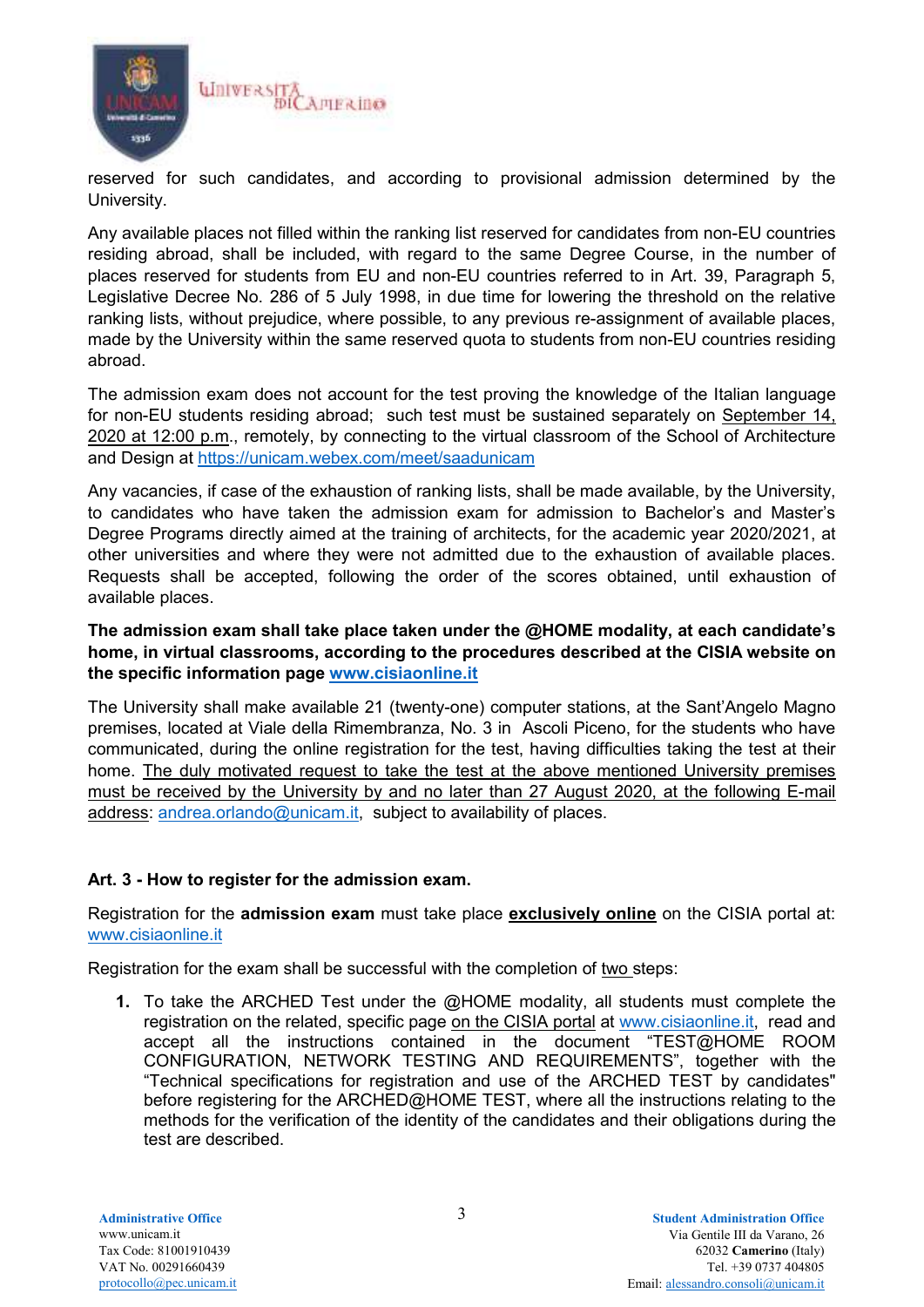

Registration is always completed online, after the payment of the participation fee of **€ 30.00**, to be made according to the instructions provided by CISIA (www.cisiaonline.it). The University will reimburse candidates who enrol in the Bachelor's Degree Program the full amount paid.

## **Online registration starts on 22 July 2020, and ends mandatorily on 10September 2020 at 02:00 p.m.**

In case of difficulties in completing the procedure on the portal, please contact CISIA directly at the following E-mail address helpdesk@cisiaonline.it

**2.** The candidates must complete a further online registration on the website of the University of Camerino, at www.unicam.it/miiscrivo - REGISTRATIONS - Registration procedure for SCHEDULED ADMISSION programs - where all the useful information shall be published. Registration must take place by 14 September 2020.

In case of difficulties in completing the procedure on the UNICAM website, please contact directly the University at the following E-mail address: ada.forti@unicam.it.

## **Art. 4 - Candidates with disabilities and candidates diagnosed with SLD**

The admission exam shall be organised taking into account the individual needs of candidates with disabilities, incapacities pursuant to Article 16 of Law No. 104/1992, as well as candidates diagnosed with specific learning disability (SLD) as per Law No. 170/2010.

Candidates with a certificate of disability, with certification pursuant to Law No. 104 of 1992, or with diagnosis of specific learning disability (SLD, as per Law No. 170 of 2010, may avail themselves, during the exam, of compensatory measures, as well as additional time for the completion of the test. The aforementioned candidates, when registering online on the CISIA portal at www.cisiaonline.it, must declare to be affected by a disability or by SLD, and upload the relevant documentation by 02:00 p.m. on 10 September 2020.

The aforementioned candidates shall be admitted to the test upon presentation of the medical certification in their possession, even if not updated due to the limitation of the activity of the Italian National Health System, because of the Covid-19 emergency, subject to the right of the University to request subsequently the integration of the documentation referred to therein.

The University shall communicate to the candidates, by 14 September 2020, the results of the evaluation of the documentation presented, any compensatory measures, as well as the additional time allowed for the completion of the test, pursuant to the Ministry of Education, Universities and Research Decree o. 216 of 12 June 2020:

https://www.miur.gov.it/documents/20182/3261494/Decreto+Ministeriale+n.+216+del+12-06- 2020.pdf/f092b117-0543-b854-f0de-38c2dec2e33a?version=1.0&t=1591964764045

# **Art. 5 – Registration Procedure**

**Administrative Office** 4 www.unicam.it Tax Code: 81001910439 VAT No. 00291660439 protocollo@pec.unicam.it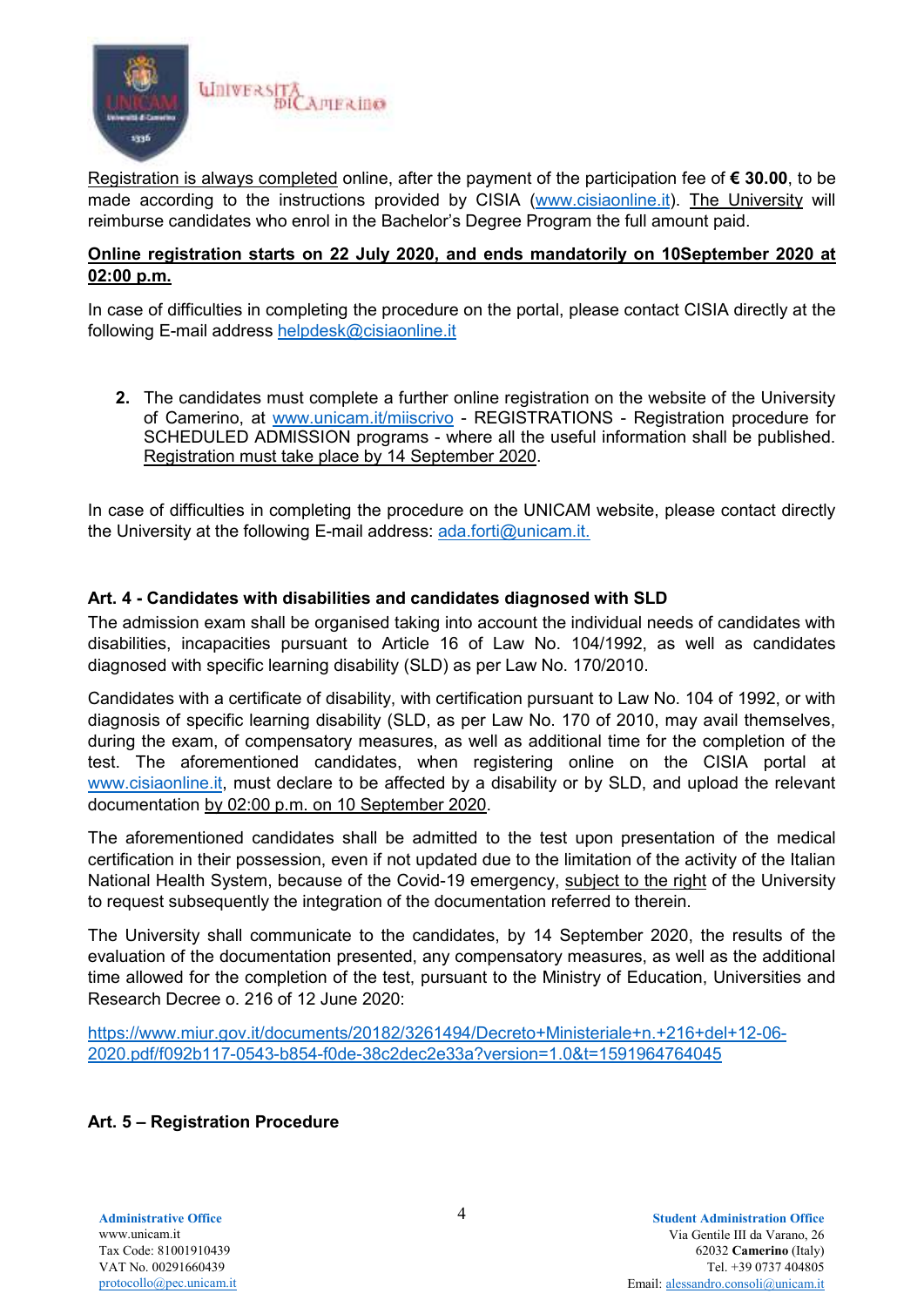

The ranking list of EU and equivalent candidates admitted, and the ranking of non-EU candidates admitted, shall be published on **18 September 2020** on the website: https://saad.unicam.it/it/formazione/corsi-di-studio/scienze-dellarchitettura

Candidates admitted to the Undergraduate Degree Program in Architecture at the University of Camerino, must enrol, exclusively online, **within the peremptory deadline of 24 September 2020,** following the instructions provided at the following link: https://www.unicam.it/miiscrivo/

Candidates who do not enrol within the set deadline, shall be considered as renunciates..

Starting from 25 September 2020, the University of Camerino will proceed with publishing, on the website https://saad.unicam.it/it/formazione/corsi-di-studio/scienze-dellarchitettura, any remaining places available to the candidates who have taken the admission exam for Bachelor's Degree and Master's Degree Programs directly aimed at training of architects, for the academic year 2020/2021, in other universities, and were not admitted due to the exhaustion of available places. If, on 18 September 2020, the number of candidates admitted to the Degree Program is smaller than the places available, the publishing of the number of remaining available places shall be anticipated to the same day, 18 September 2020, so as to allow the submission of the requests referred to in the following paragraph.

The requests will be accepted, in order of the score obtained, until the places available are exhausted, and until 05 November 2020, according to the procedures and terms that will be published on the website: https://saad.unicam.it/it/formazione/corsi-di-studio/scienzedellarchitettura

**For the academic year 2020/2021, the exemption from the payment of the annual allinclusive fee is envisaged for first-year students of the Undergraduate Program in Architecture, regardless of the presentation of the ISEE-U declaration for the University.** 

All information relating to university fees, scholarships and other benefits are published in the **Prospectus**, and in the **University Regulations for student fees,** available on the www.unicam.it website, at: https://www.unicam.it/didattica/manifesto-degli-studi

For any information, interested parties may contact the offices of the competent Student Administration Office, located in Via Pacifici Mazzoni No. 2, 63100 Ascoli Piceno, Tel. 0736 240H60, Fax: 0736 240176, E-mail: segreteria.architettura@unicam.it

# **To students enrolled in the Bachelor's Degree Program in Architecture (L-17) for the academic year 2020/2021, the University will reimburse the fees paid for the registration in the ARCHED test, equal to € 30.00.**

## **Art. 6 – Transparency of the procedure phases**

Pursuant to Law No. 241/1990 and subsequent amendments and modification, the person in charge of the procedure is Ms. Maria Rita Traini, Tel. 0737 404238, E-mail: mariarita.traini@unicam.it

Examination Committees are appointed by Rector's Decree.

**Administrative Office** 5 www.unicam.it Tax Code: 81001910439 VAT No. 00291660439 protocollo@pec.unicam.it